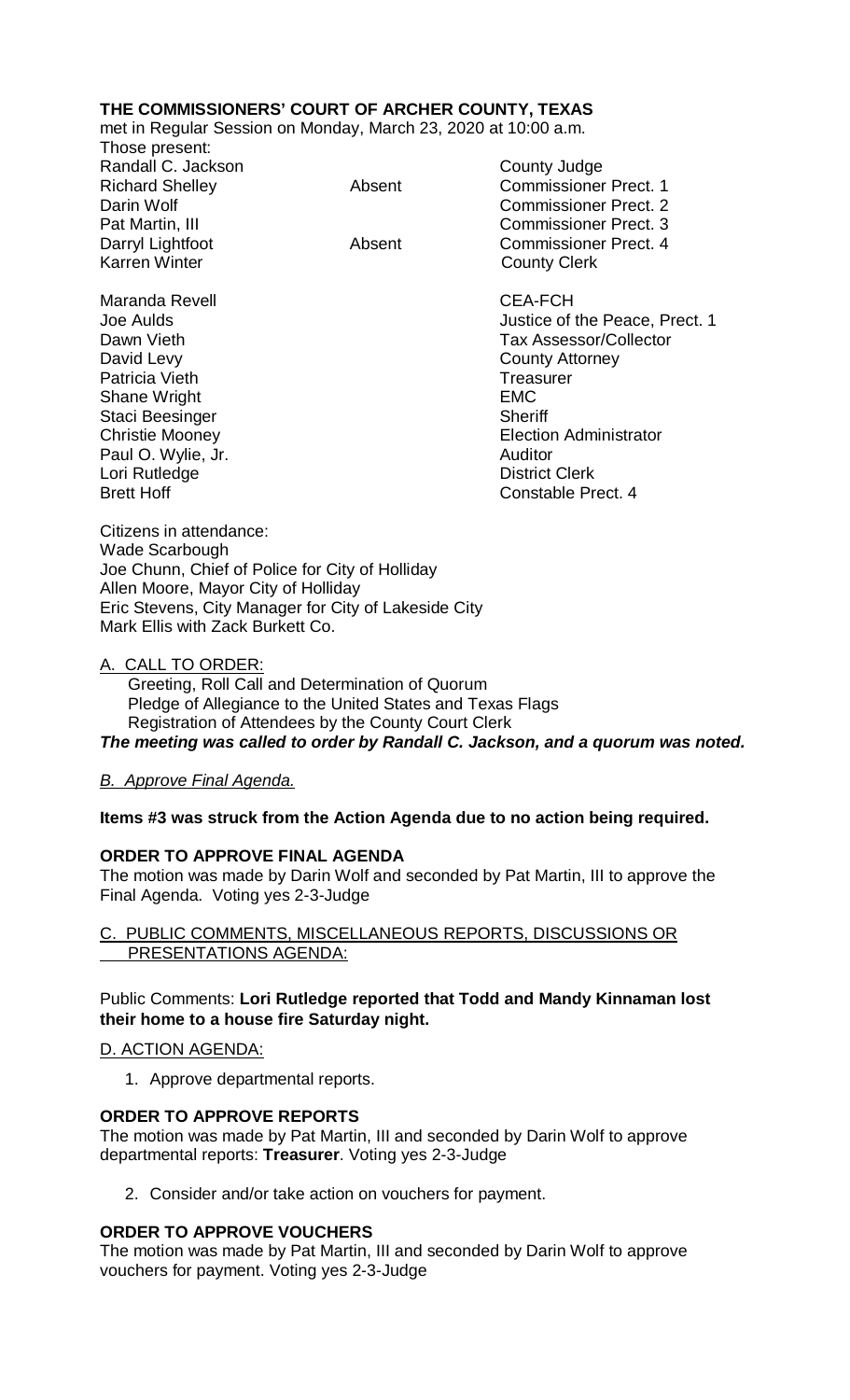- **3.** Approve line item transfers. **Removed.**
- 4. Approve Education Certificates.

# **ORDER TO APPROVE CERTIFICATES**

The motion was made by Randall C. Jackson and seconded by Pat Martin, III to approve education certificates: **Kelly Reid; Amy Kinnaman; Shane Wright**. Voting yes 2-3-Judge

5. Approve Publisher's Certificates.

## **ORDER TO APPROVE CERTIFICATES**

The motion was made by Darin Wolf and seconded by Pat Martin, III to approve publisher's certificates. Voting yes 2-3-Judge

**6.** Discuss and/or take action on *Standard Operating Procedure* for the Courthouse, Annex, and County Properties. **Randall C. Jackson reported that he had spoken with Commissioner Shelley and Commissioner Lightfoot about restricting public access to County buildings. Darin Wolf discussed steps to notify the public of the closure. Randall C. Jackson stated he or Shane Wright would place a notice with the Archer County News, on County website and all County building doors. Staci Beesinger reported that the jail would not close to the public since her lobby is isolated from the rest of the jail and offices. Dawn Vieth stated that vehicle registration permits could be renewed up to 60 days' notice from when the state notifies that normal procedures are back in effect.**

# **ORDER TO CLOSE COUNTY PROPERTIES**

The motion was made by Pat Martin, III and seconded by Darin Wolf to approve closing Archer County Courthouse, Annex and all County buildings to the public effective March 23, 2020 until further notice due to the COVID-19 virus. The public will be able to gain entrance by appointment only. Voting yes 2-3-Judge

**7.** Consider and/or take action on a Disaster Declaration for Archer County. **Randall C. Jackson discussed the benefits for approving a Disaster Declaration for Archer County.**

# **ORDER TO APPROVE DECLARATION**

The motion was made by Darin Wolf and seconded by Pat Martin, III to approve Disaster Declaration for Archer County. Voting yes 2-3-Judge

8. Open Bids for purchase of Fuel and/or Oil.

# **OPEN BIDS**

Kelly Propane and Fuels

Unleaded .15¢ over rack price Clear diesel .15¢ over rack price Red diesel .15¢ over rack price

Windthorst Fuel & Supply, LLC Unleaded .15¢ over rack price Clear diesel .15¢ over rack price Red diesel .15¢ over rack price

Haigood & Campbell, LLC Unleaded .18¢ over rack price Clear diesel .18¢ over rack price Red diesel .18¢ over rack price

9. Consider and/or take action on Bids for purchase of Fuel and/or Oil.